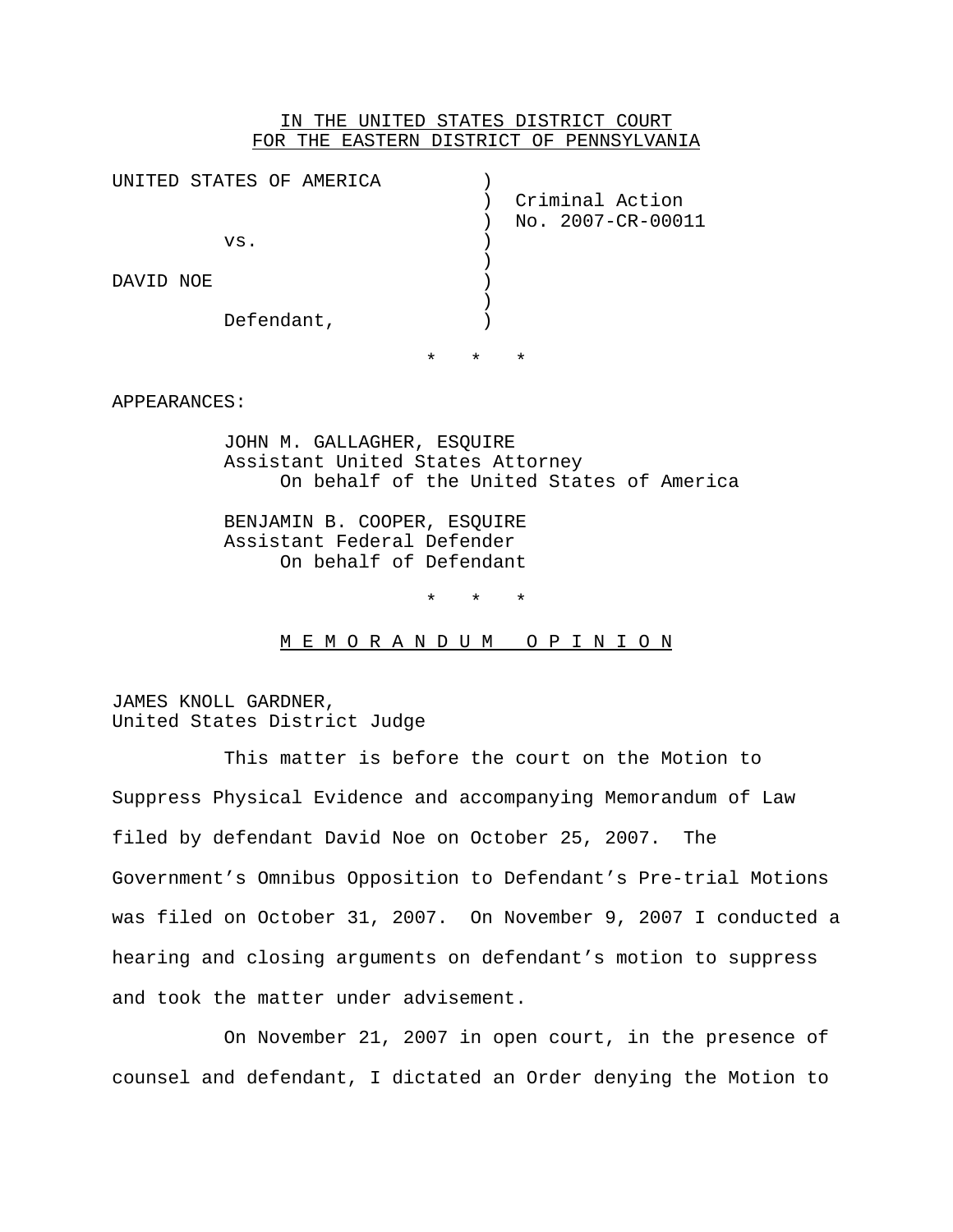Suppress Physical Evidence. I now articulate the reasons for my decision pursuant to Rule 3.1 of the Rules of the United States Court of Appeals for the Third Circuit.

### PROCEDURAL HISTORY

On January 9, 2007 a one-count sealed Indictment was filed charging defendant with felon in possession of a firearm in violation of 18 U.S.C. § 922(g)(1). On September 4, 2007 defendant David Noe made his initial appearance and was arraigned before United States Magistrate Judge Henry S. Perkin.

Defendant filed four separate pre-trial motions on October 25, 2007. $<sup>1</sup>$  By three separate Orders dictated November 9,</sup> 2007, I disposed of three of defendant's pre-trial motions and placed the reasons for those decisions on the record.<sup>2</sup>

On November 9, 2007 I conducted a hearing on defendant's Motion to Suppress Physical Evidence. Testimony was presented from one government witness and one defense

Defendant's filings included the following four pre-trial motions: (1) Motion for Early Disclosure of Material Under 18 U.S.C. § 3500(B); (2) Motion in Limine for Order on Government to Give Timely Written Notice of Intention to Present Rule 404(b) Evidence; (3) Defendant's Motion to Dismiss the Indictment for Lack of Federal Subject Matter Jurisdiction; and (4) Motion to Suppress Physical Evidence.

 $2^2$  Motions (1) and (2) were each dismissed as moot by agreement of the parties. Motion (3) was denied for the reasons articulated on the record. Notes of Testimony of the Pretrial Motion Hearing held November 9, 2007 ("N.T."), at pages 14-18.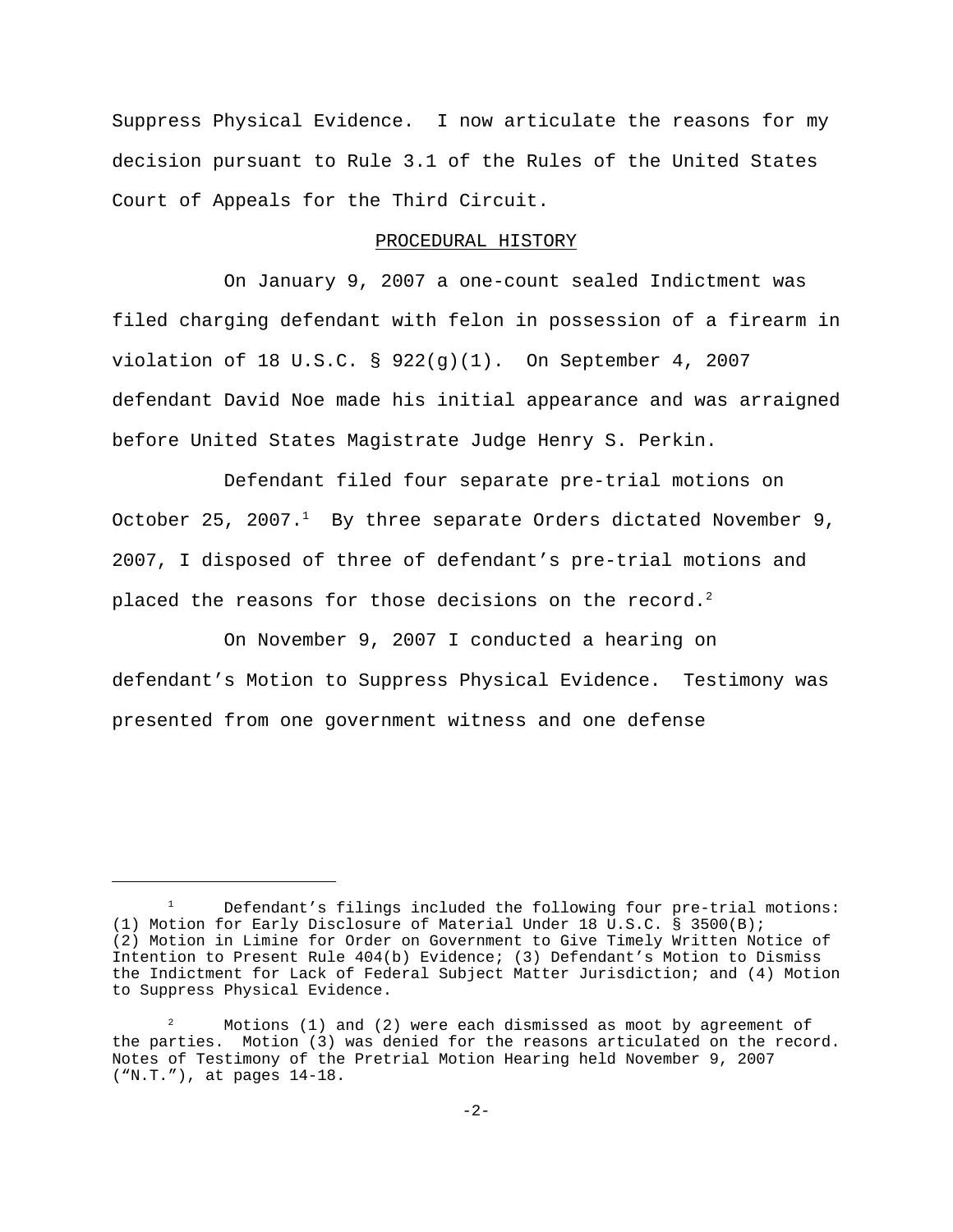witness.<sup>3</sup> In addition, defendant introduced one exhibit into evidence at the hearing.<sup>4</sup>

## FACTS

Based upon the pleadings, the testimony of the witnesses and defense exhibit presented at the hearing conducted November 9, 2007, and based upon my credibility determinations, I find the following to be the pertinent facts.

In April 2006 Special Agent Kevin Curry of the United States Department of Justice, Bureau of Alcohol, Tobacco, Firearms and Explosives ("ATF") was advised about multiple firearms purchases by Kimberly Williams. At the time, Miss Williams was defendant's live-in girlfriend. The ATF is notified by multiple sales forms when a person acquires two or more firearms within five business days.

Special Agent Curry had been informed that Miss Williams had acquired several firearms within a short period of time. Specifically, she had purchased eight firearms, seven of which were bought within a one-to-two-month time frame. Therefore, Agent Curry decided to investigate further.

The government presented the testimony of Special Agent Kevin B. Curry of the Bureau of Alcohol, Tobacco, Firearms and Explosives. Defendant offered the testimony of his former girlfriend Kimberly Williams.

Defense Exhibit 1 was a form dated September 25, 2001 and entitled Department of the Treasury, Bureau of Alcohol, Tobacco and Firearms[-]Firearms Transaction Record Part I- Over-the-Counter (ATF Form 4473). N.T. 36, 93-94.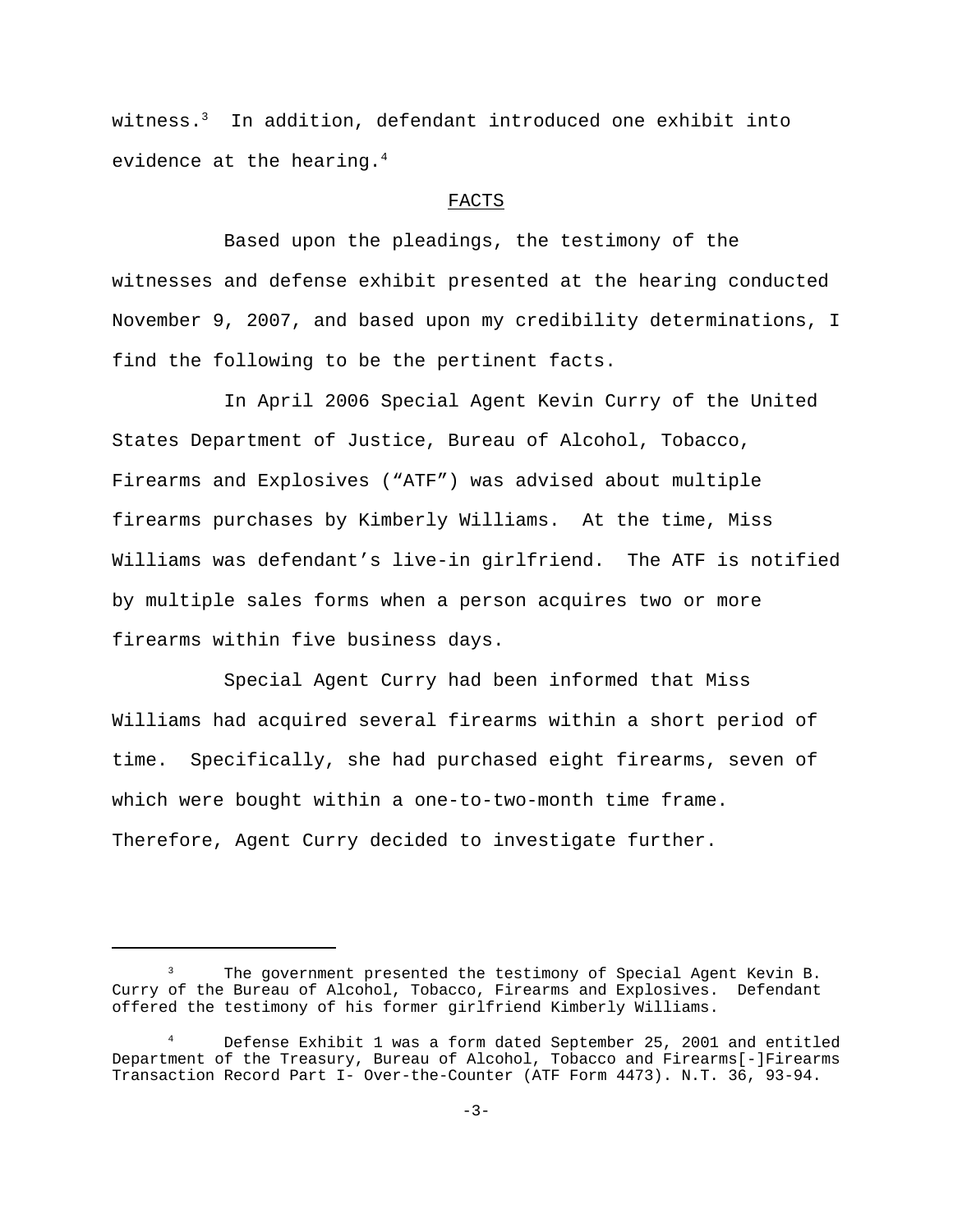The firearms records in the possession of Agent Curry indicated that Miss Williams listed her address as 1206 West Broad Street, Bethlehem, Pennsylvania. A further records check indicated that defendant David Noe was listed as living at the same residence and that he had a prior felony conviction.

On April 6, 2006 Special Agent Curry and Special Agent Neil Zubaty of the ATF went to an Exxon gas station where Miss Williams worked. The gas station is located at 1125 West Broad Street, which is across the street from the residence.

Upon arriving at the Exxon station, the agents asked for Miss Williams. They were advised by a cashier that Miss Williams would be coming to work soon. The cashier then called Miss Williams and told her that there were two police officers at the store waiting to talk to her. Miss Williams then got dressed and walked across the street to the gas station to speak with the agents.

When Miss Williams arrived in the parking lot of the gas station, the agents identified themselves, and asked to speak with her. They spoke to Miss Williams for a few minutes in the parking lot and explained that they were investigating her purchase of a number of firearms. They asked to see the firearms in order to verify that she was in fact in possession of all of the guns which she had purchased. Miss Williams agreed to show the agents that she still retained all of the firearms.

 $-4-$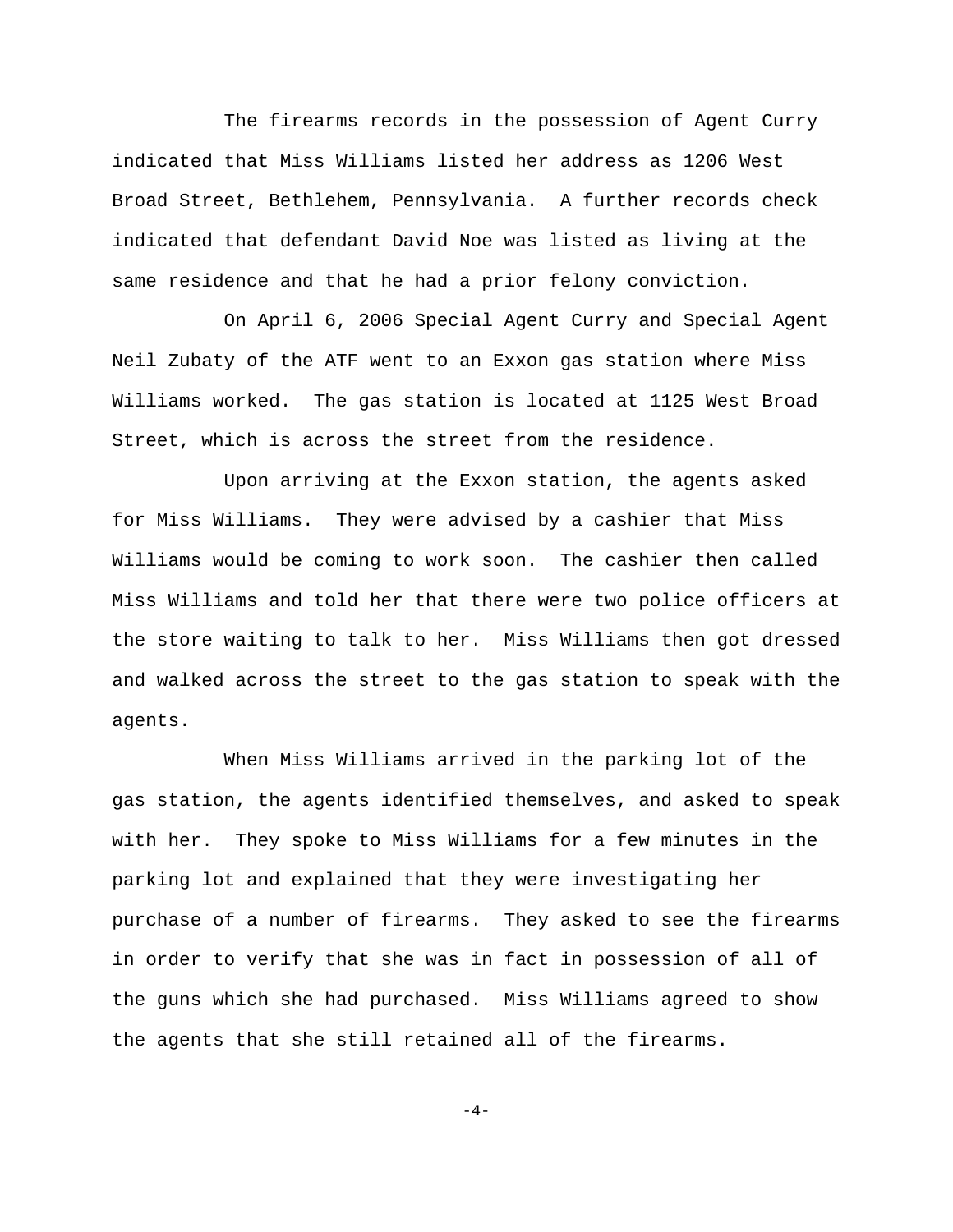The agents asked Miss Williams if they could enter her residence to look at the guns. Miss Williams responded that she did not want anyone coming into her house because it was not clean. However, she offered to bring the weapons out to them. Miss Williams said that she needed half-an-hour and that the agents should call her.

Sometime thereafter, the agents called Miss Williams. She indicated that it was all right to come over. When the agents arrived, she met them outside on the porch of her residence. The porch is a wooden structure, with approximately four to five steps, a railing and a door which leads into the house. The porch is not enclosed, but is attached to the home.

Miss Williams met the officers on the porch with some of the firearms. She brought the weapons out of the house a few at a time. The agents checked the serial numbers. Then Miss Williams took the guns back into the house and retrieved others. She showed the agents the eight firearms which she had purchased, as well as three additional firearms which she said belonged to defendant David Noe.

Miss Williams stated to the ATF agents that all of the firearms were kept in a bedroom closet which she and the defendant shared. She further explained that Mr. Noe knew about the purchase of the firearms and had helped to clean the guns.

-5-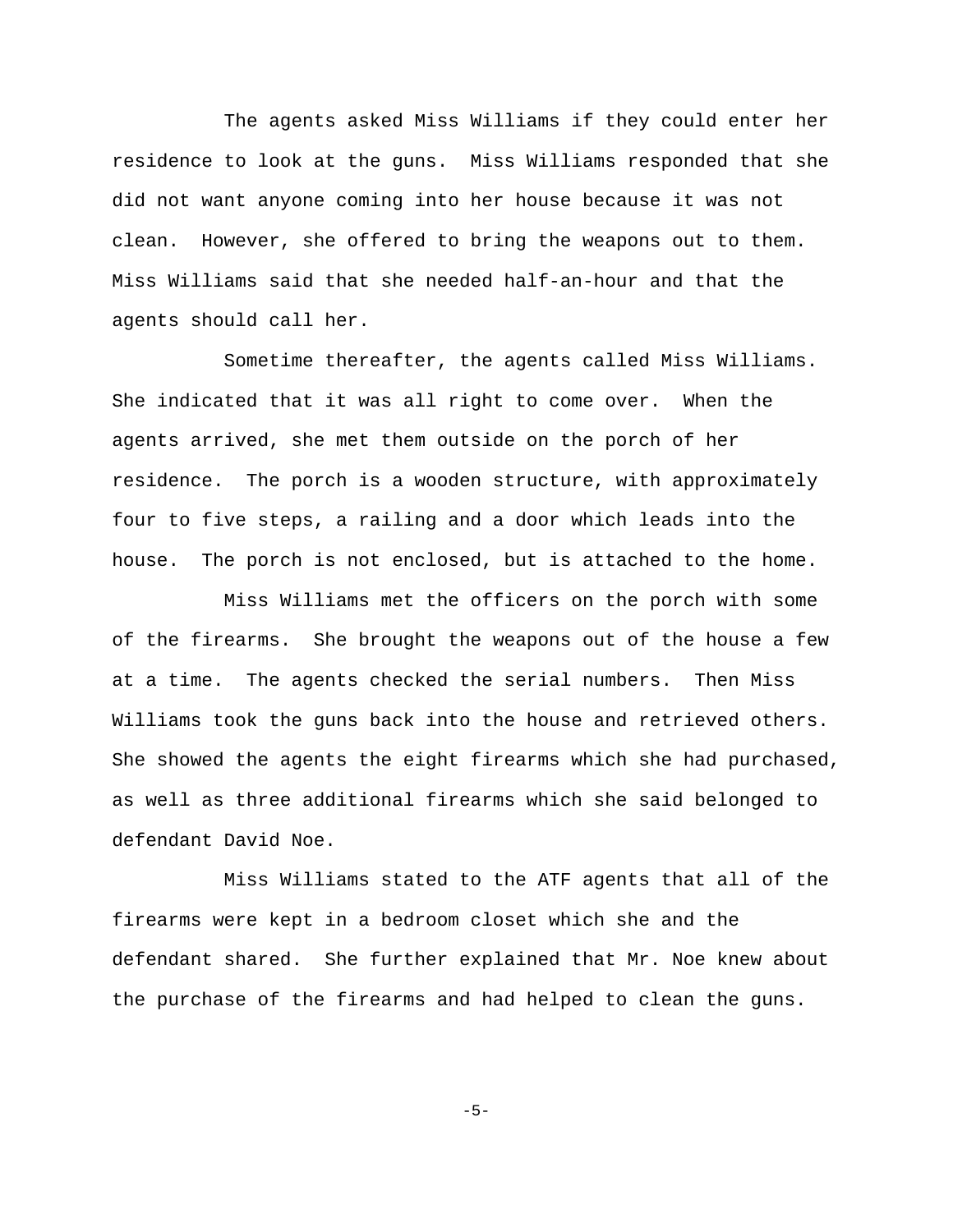After inspecting all of the firearms, the ATF agents explained to Miss Williams that they were taking all of the firearms into their custody because Mr. Noe had a prior felony conviction and had access to all of the firearms. Miss Williams turned all of the weapons over to the agents, who gave Miss Williams a receipt for them.

Miss Williams testified that she was nervous during her encounter with Agents Curry and Zubaty. However, she further testified that she was always nervous when talking with law enforcement officials, even in work situations while she acted as the assistant manager at the gas station. Moreover, Miss Williams stated that she felt that she was cooperating with the agents by permitting them to examine the guns and ultimately to seize them.

On April 7, 2006, Agent Curry received a phone call from Mr. Noe inquiring about the firearms. Mr. Noe stated that the eight guns were owned by Miss Williams and that the other three were his. He said that he wanted to meet with agents Curry and Zubaty to explain things at another date and time.

On April 18, 2006, defendant was interviewed at the Bethlehem Police Department by ATF Agents Curry and Zubaty. Mr. Noe's counsel, Brian Collins, Esquire, was present. Defendant admitted that he had purchased the three firearms on three different dates between approximately June 2005 and March

-6-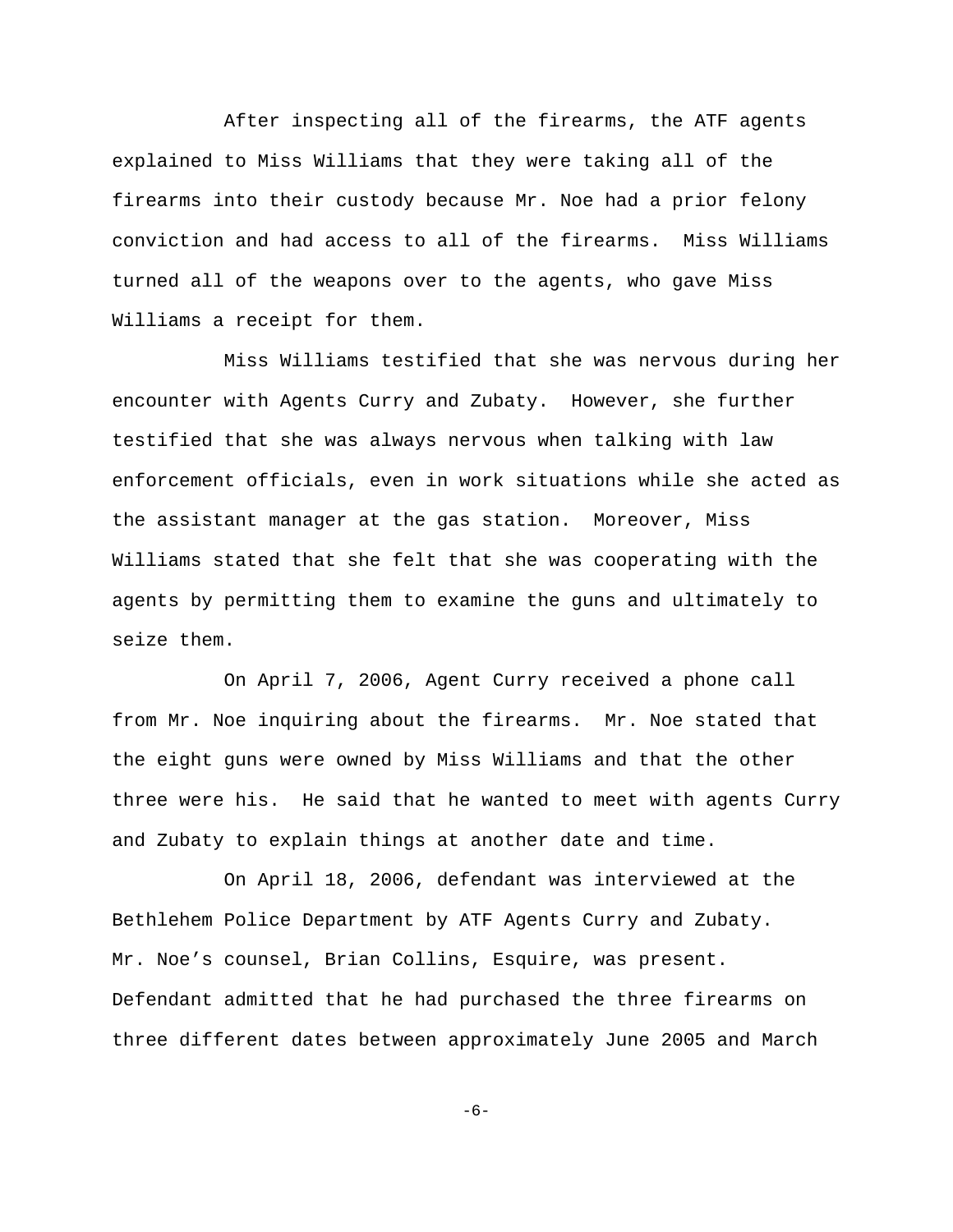2006. He said that two of the guns were bought from unknown individuals whom defendant met on the internet. The third gun was bought from another unidentified individual whom defendant met at a gun show or flea Market.

Defendant further stated that on September 25, 2001 he attempted to purchase a firearm from the Army/Navy store, a federal firearms licensee located in Whitehall, Pennsylvania. At the time of the attempted purchase, defendant was denied permission to complete the sale because of his prior misdemeanor conviction in the Commonwealth of Pennsylvania.

Defendant also admitted to Agents Curry and Zubati that because he had been denied purchase of a firearm from a licensed dealer, he decided to purchase firearms through other means.

On August 29, 2007 defendant was arrested on this Indictment.

## CONTENTIONS

# Defendant's Contentions

Defendant seeks to suppress the firearms seized by the ATF agents on April 6, 2006. He disputes that Miss Williams gave voluntary consent to retrieve firearms from the house and give them to ATF agents. In addition, Mr. Noe contends that the ATF agents violated his rights by obtaining an invalid consent from a third party to seize his firearms.

-7-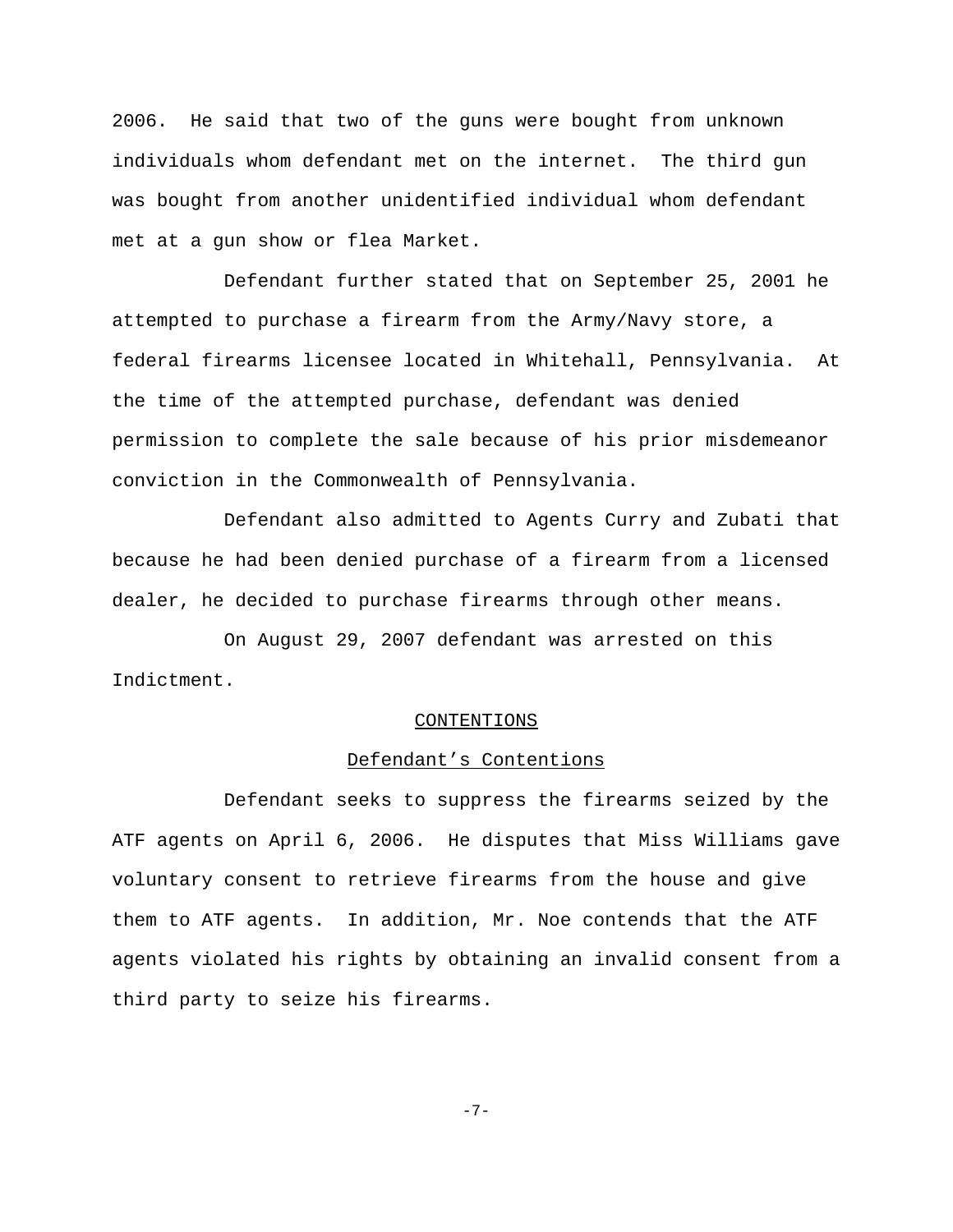Specifically, defendant alleges that Miss Williams was coerced into retrieving the guns by the ATF agents who told her that they were going to come in the house to verify what she was saying. Finally, relying on the decision of the United States Supreme Court in Schneckloth v. Bustamonte, 412 U.S. 218, 93 S.Ct. 2041, 36 L.Ed.2d 854 (1973), defendant asserts that the issue of consent is for the court to decide.

### Government's Contentions

Initially, the government contends that defendant has no standing to challenge the voluntary disclosure by Miss Williams that he possessed and maintained firearms in their shared closet. Moreover, the government asserts that because Agents Curry and Zubaty never entered the house, there was no search to contest.

Furthermore, the government argues that even if defendant had standing to contest the seizure, Miss Williams had the authority to provide the agents with the firearms which were illegally present in her home. Finally, the government relies on the Supreme Court decision in Nix v. Williams, 467 U.S. 431, 104 S.Ct. 2501, 81 L.Ed.2d 377 (1984) for the proposition that once Miss Williams advised Agents Curry and Zubaty that defendant possessed firearms within the home, the discovery and seizure of those firearms became inevitable. Thus, they should not be suppressed.

 $-8-$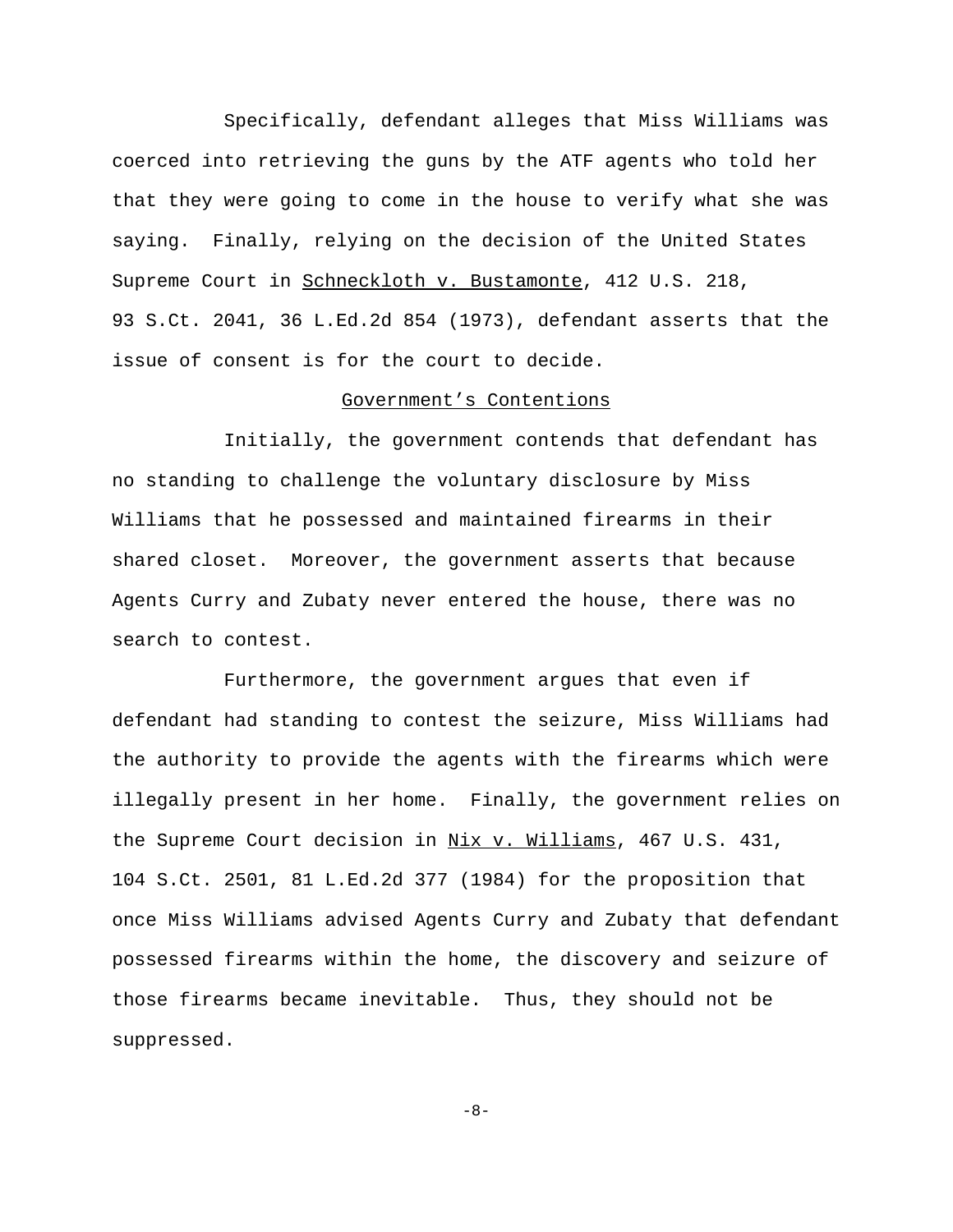For the following reasons, I agree in part with the government and in part with defendant. I conclude that the weapons seized on April 6, 2006 should not be suppressed.

## DISCUSSION

#### Standing

The Fourth Amendment to the United States Constitution provides that "[t]he right of the people to be secure in their persons, houses, papers and effects, against unreasonable searches and seizures, shall not be violated...." As noted above, the government contends that defendant does not have standing to contest the seizure by Agents Curry and Zubaty of weapons which were located in his bedroom closet prior to being turned over to the ATF agents by his live-in girlfriend Miss Williams. I disagree.

It is settled law that if the police illegally enter a home and search it, the owner, tenant or any long-term guests may suppress evidence found during the search. United States v. Mosley, 454 F.3d 249259 (3d Cir. 2006). However, short-term guests face the full evidentiary weight of any discovered evidence. Minnesota v. Olsen, 495 U.S. 91, 110 S.Ct. 1684, 109 L.Ed.2d 85 (1990). As stated by United States Supreme Court Justice Anthony M. Kennedy, "it is beyond dispute that the home is entitled to special protection as the center of the private lives of our people." Minnesota v. Carter, 525 U.S. 83, 99,

-9-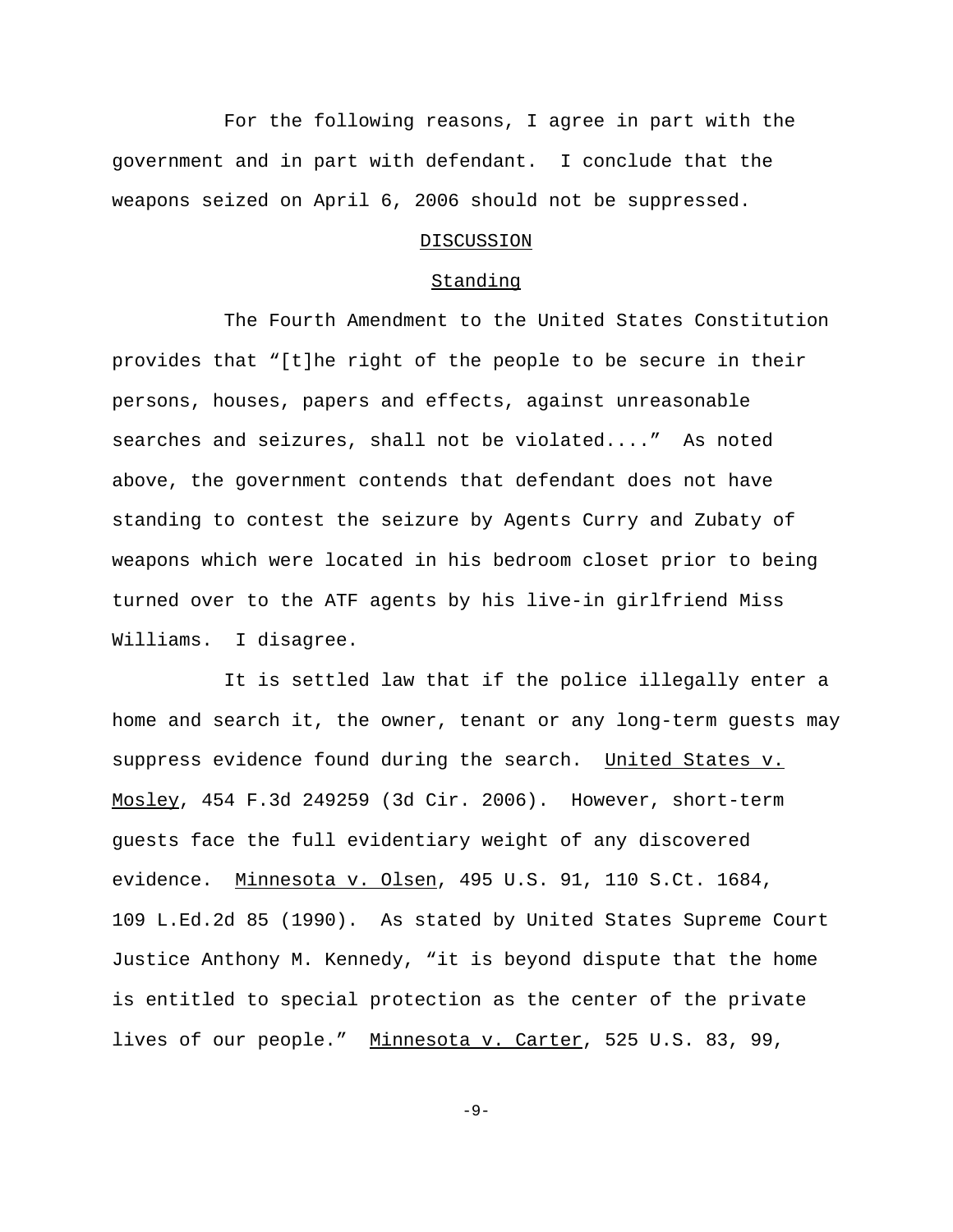119 S.Ct. 469, 478, 142 L.Ed.2d 373, 386 (1998)(Kennedy, J., concurring).

In this case, however, there was no search of defendant's home by ATF agents Curry and Zubaty. Rather, Miss Williams voluntarily brought the weapons from inside the home outside for the agents' inspection. Thus, I conclude that if there were any "search" for purposes of Fourth Amendment analysis, it would have been consensual.

Moreover, Agents Curry and Zubaty sought to seize the weapons, knowing that defendant as a convicted felon was prohibited from possessing them. After inspecting the weapons, the agents asked Miss Williams if they could seize them. The agents learned from Miss Williams that the firearms were kept in a bedroom closet to which defendant had access, and that defendant's own firearms were stored with Miss Williams' firearms.

This information, combined with the agents' prior knowledge that defendant was a convicted felon and prohibited by law from possessing firearms, led to the agents' request to seize all of the weapons in the house. Miss Williams consented to their request. Thus, in this case, there was no search of the home, but there was a seizure.

Accordingly, because the firearms were originally located in defendant's home, specifically in the bedroom closet

 $-10-$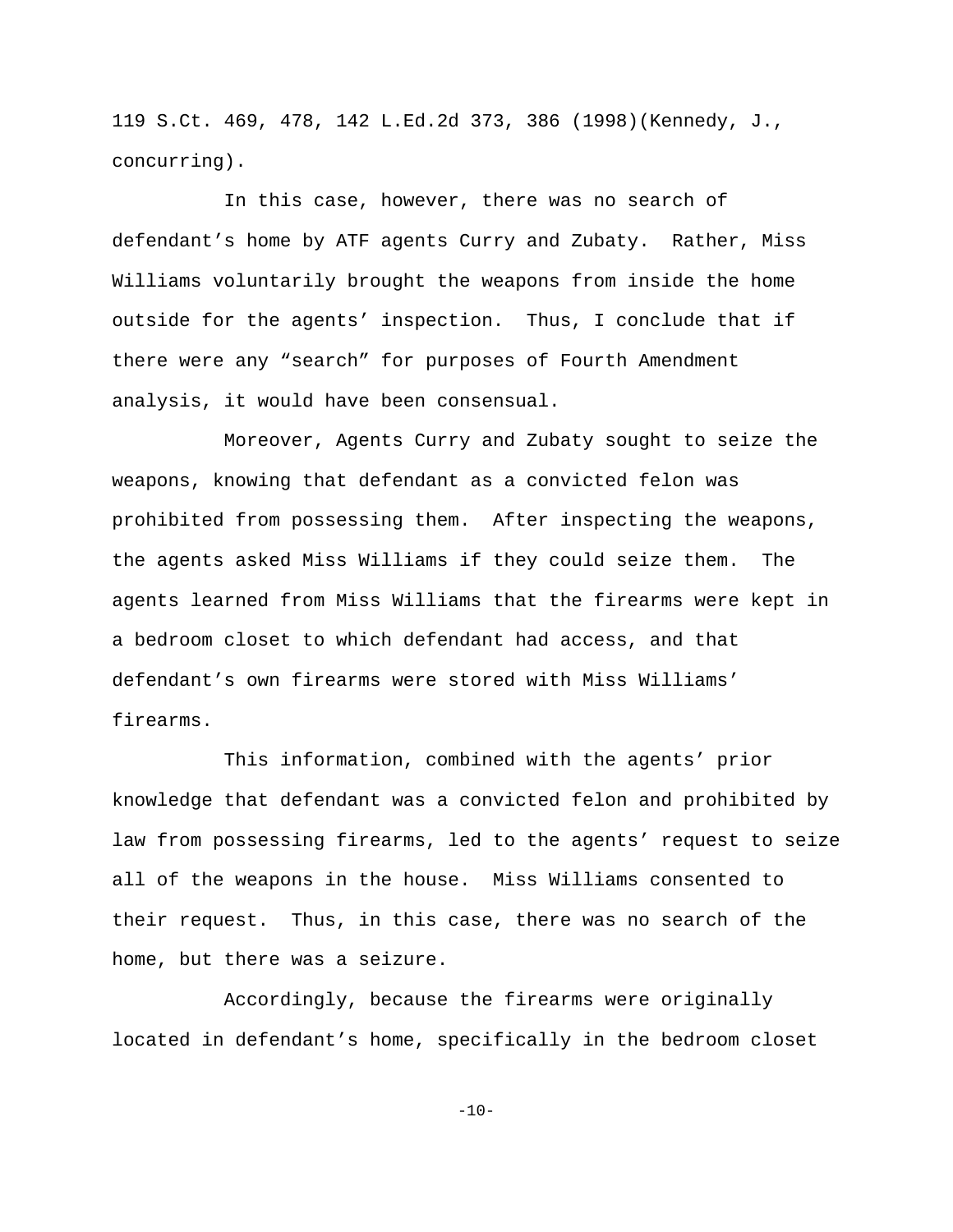he shared with Miss Williams, and because of the special protection which the Fourth Amendment provides regarding seizures from the home, I conclude that defendant has standing to contest whether seizure of the weapons was based upon the voluntary consent of Miss Williams as asserted by the government, or was the product of illegal law enforcement behavior as asserted by defendant.

#### Consent

Defendant seeks to suppress the weapons seized. Specifically, defendant contends that although Miss Williams went inside the home to retrieve the firearms and gave them to the agents on her porch, her actions were the result of coercion because the agents stated that they wanted to enter the home to "verify" what Miss Williams told them about the guns.

As noted above, defendant contends that any consent given by Miss Williams was not voluntary, and therefore, was not valid. Furthermore, defendant concedes that a person with common authority over the premises may consent to a warrantless search, but the consent must be valid. Thus, I must examine the testimony of the witnesses to determine whether valid consent for the seizure of the weapons was given by Miss Williams.

Law enforcement officials may conduct a warrantless search if someone with authority gives voluntary consent. Schneckloth v. Bustamonte, supra. The concept of common

-11-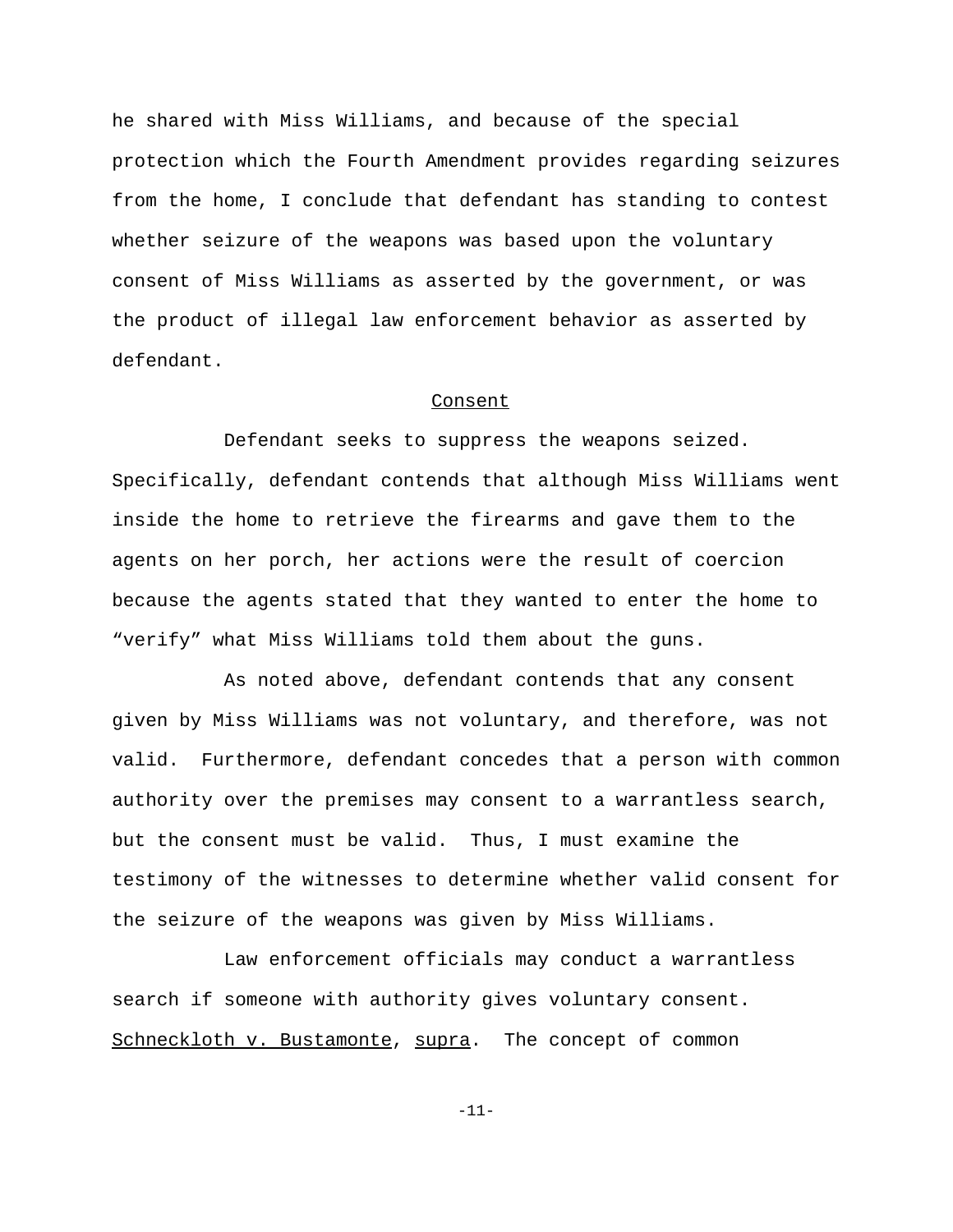authority examines the shared use of property by persons with joint access or control "so that it is reasonable to recognize that any of the co-inhabitants has the right to permit inspection in [their] own right and that others have assumed the risk that one of their number might permit the common area to be searched." United States v. Matlock, 415 U.S. 164, 172 n.7, 94 S.Ct. 988, 993, 39 L.Ed.2d 242, 249 (1974).

Consent can be express or implied. United States v. Lockett, 406 F.3d 207, 211 (3d Cir. 2005). However, consent need not be expressed in a particular form, but may be found from an individual's words, actions or conduct. United States v. Deutsch, 987 F.2d 878, 883 (2d Cir. 1993).

Consent must be voluntary, but need not be knowing or intelligent. Consent may also be given unintelligently and without knowledge of the right to refuse consent, and law enforcement officers are not required to warn an individual of the right to refuse consent. Lockett, 406 F.3d at 211.

As noted above, there was no search in this case. The record is clear that Miss Williams refused the request of the agents to enter her home. However, it is equally clear that it was Miss Williams who volunteered to bring the weapons out to the porch so that the agents could inspect them and verify that she was actually in possession of them. Thus, because the agents never entered the home and because Miss Williams volunteered,

-12-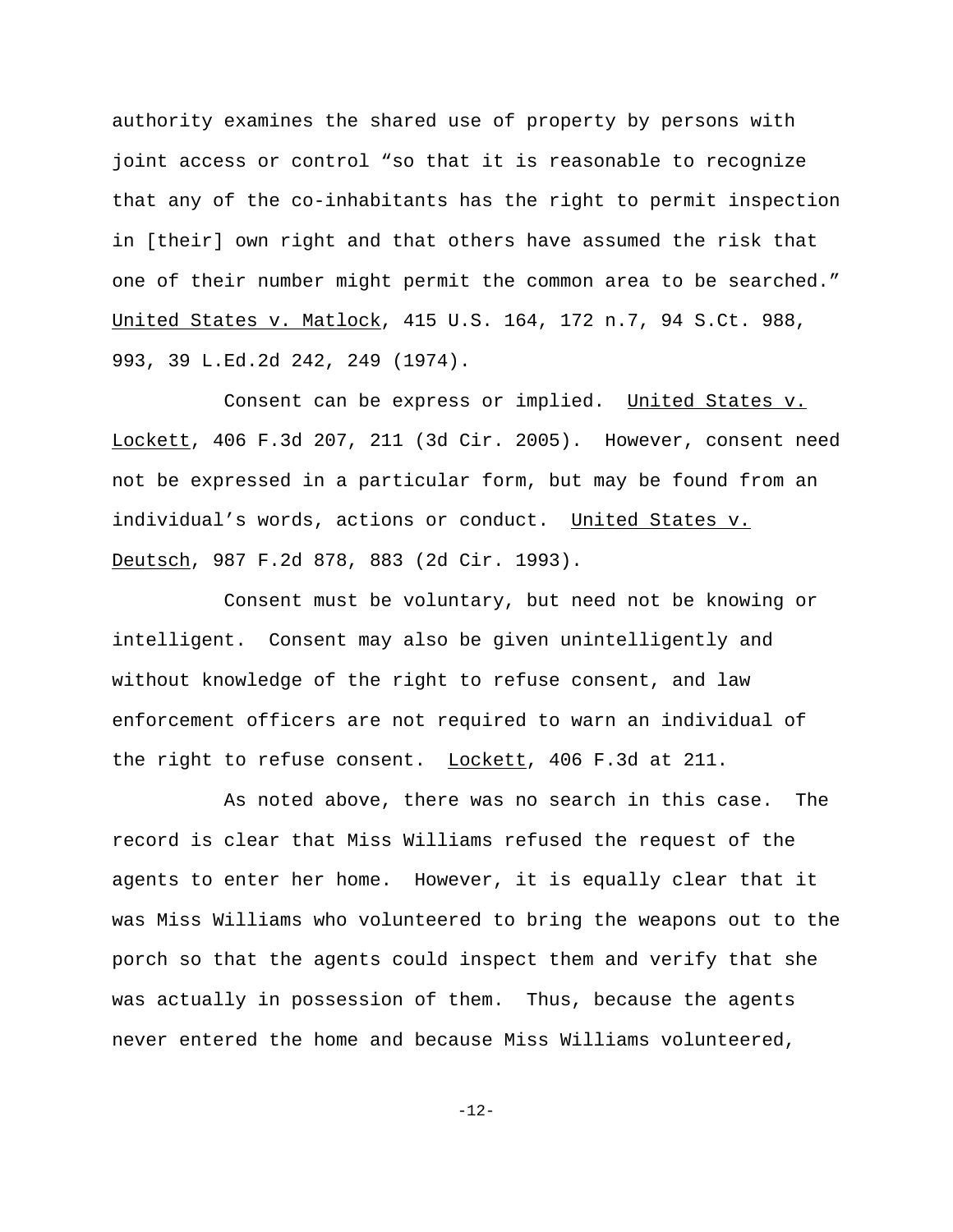that is, consented, to the inspection of the firearms, I conclude that there is no Fourth Amendment violation regarding the inspection of the weapons.

Furthermore, I conclude that there was no coercion involved in obtaining this consent. The agents spoke with Miss Williams in the parking lot of the gas station. They asked if she would permit them go to her home and enter the house to view the weapons.

Miss Williams did not consent to that request. However, Miss Williams volunteered to permit the agents to inspect the weapons on the front porch of her home, without entering the home, after being given about half-an-hour at her request. The agents agreed to this procedure.

They called Miss Williams about half-an-hour later. Miss Williams said it was all right to come over, and the agents went across the street and met Miss Williams on the porch. Miss Williams brought some of the guns down, went back into the house and brought the rest down. It is clear that the agents never went into the home.

Based upon these facts, I conclude both that Miss Williams consented to the inspection of the weapons, and that there was no search for the weapons.

Next, after inspecting the weapons brought outside by Miss Williams, the agents realized, based upon the purchases made

-13-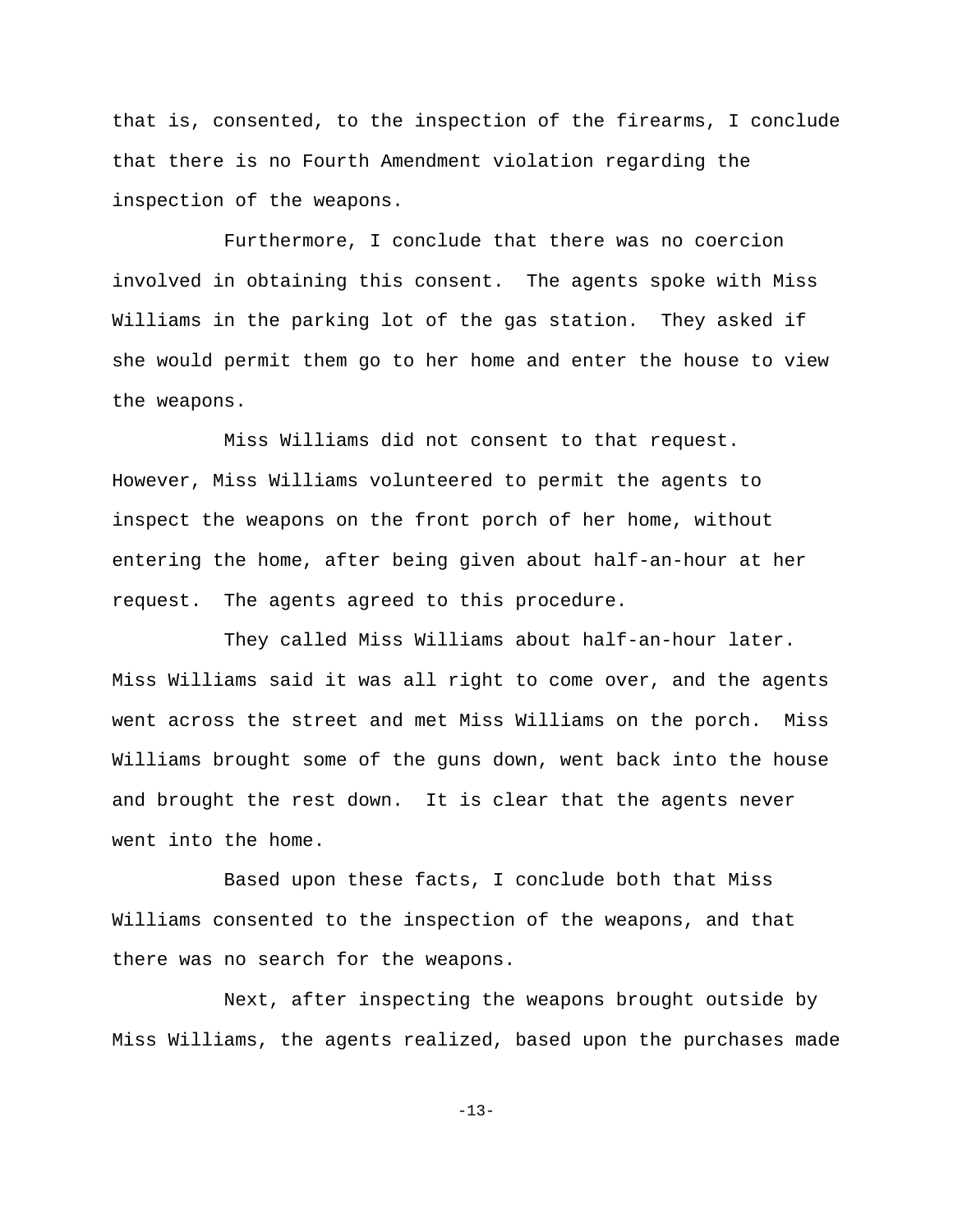by her, that there were more firearms than they were previously aware of. Specifically, there were three additional guns. Miss Williams told the agents that those additional guns were not hers. Rather, they were defendant's guns.

At this time, the agents told Miss Williams that they needed to seize all of the weapons because, based upon the information she had provided and the inspection of the guns, it was clear that Mr. Noe had access to, and possession of, those weapons. They also told her that because defendant was a previously convicted felon, he was not legally permitted to possess firearms.

Miss Williams then consented to the seizure of the weapons by the agents. She testified that she was not sure if the agents could take the guns, but she wanted to cooperate. She was not told that she had a choice.

As noted above, it is not necessary for law enforcement officials to advise anyone about the right to refuse consent. Lockett, supra. The consent need only be voluntary, not knowing or intelligent. Miss Williams stated that she was nervous during the interaction with Agents Curry and Zubaty, but that she was always nervous when talking with law enforcement.

There is nothing in the record of this case to suggest that the consent given by Miss Williams was the product of any coercion, duress or improper tactics by law enforcement

 $-14-$